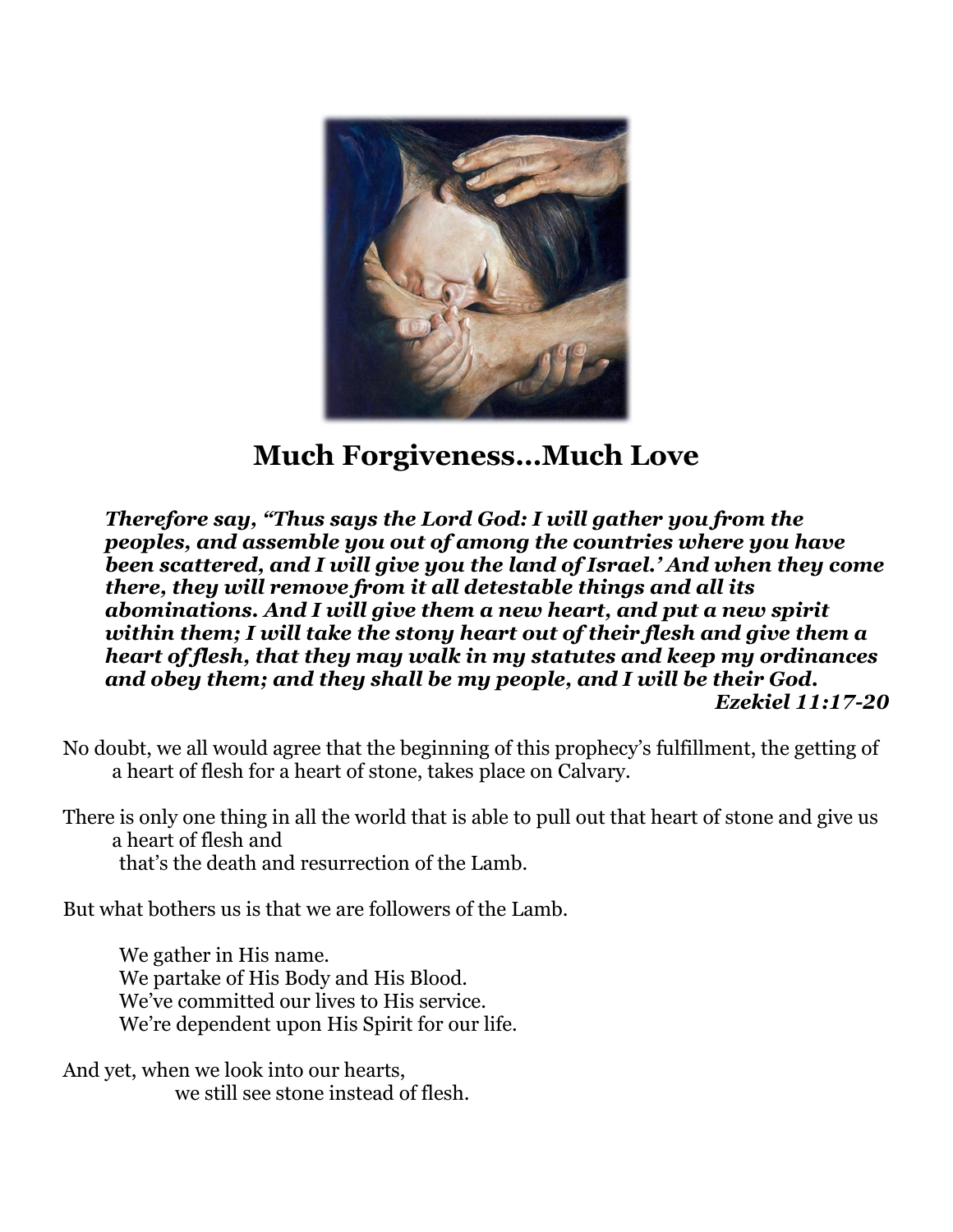Who of us can honestly say that our heart of stone is gone and now we are ruled within by a mercy, and a kindness, and a generosity and a compassion which comes from God---all the time?

Who of us doesn't have to admit that time and time again people who don't even know the Lord put us to shame by their kindness, and their generosity, and their willingness to give of themselves?

"Lord, why am I so indifferent, so callous, so hard? I've been following you for years. I pray to you. I pray for other people. I call on your name. And yet, this stony heart is still here. What does it take to get it out? And what will it take for me to get a heart like yours, Lord?"

Surely, the blood of Jesus is sufficient to give us a new heart.

It's not that it can't handle our sin. It can take care of this problem very well.

The Son of God hangs on that cross … and the blood runs down that body… gathers in a pool at the foot of the cross… overflows as a stream… that soon becomes a river.

The river of blood flows out over the earth down through the generations. People gather on its banks and gaze at this and ask,

"Where does this river of blood come from?" And the Spirit answers

"From the broken, dying heart of God himself."

"But why is God's heartbroken?"

"Because God suffers with every creature of His that suffers."

"He bears the weight not only of the suffering, but of the sin that causes it, and so His heart breaks unto death and we have this river."

"But what good does it do", we ask. And the Spirit answers, "Anyone who plunges into this river and bathes, with a contrite heart, is given a heart of flesh for a heart of stone."

Suddenly, the Spirit lifts you up, just like He took Ezekiel, and carries you to a place where you can look down upon a town loaded with churches, churches everywhere. And here comes this river of blood flowing right down the middle of it. You are informed by the Spirit that there is not a soul in the whole town who hasn't been baptized in that river of blood. "What a wonderful town that must be", you say, "Everybody in town has a heart of flesh for a heart of stone." "Would that it were so", answers the Spirit, "If only what you say were true." "But didn't you just say that everybody in the town bathed in the river?" "Yes." "Well, doesn't that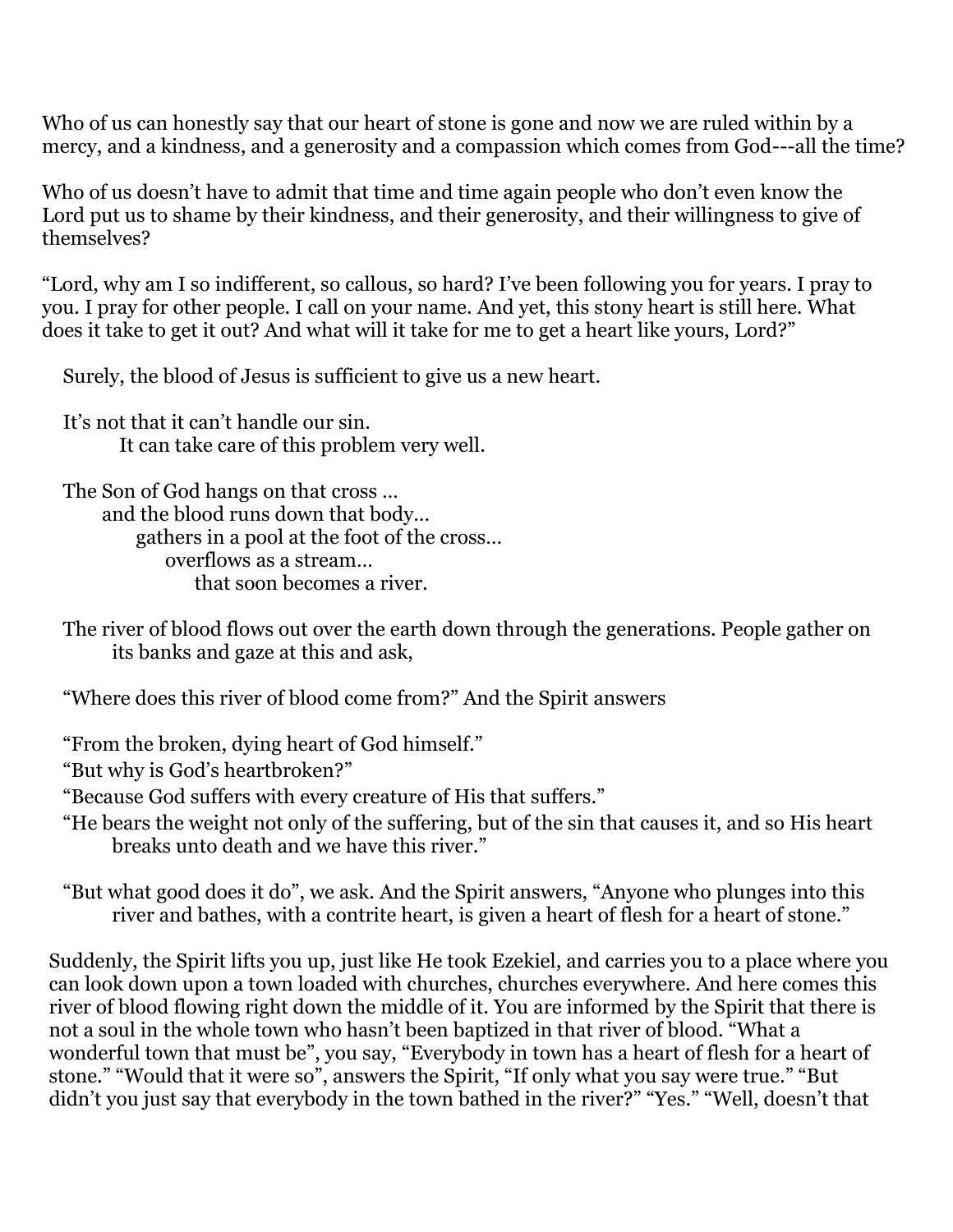bring about the change?" "No, it's possible for people to bathe in the river of blood, but if the blood doesn't get below the skin to the heart, the heart still comes up stone." "You mean", you ask," that those people in their churches right now, praising the blood of the Lamb, may still have hearts of stone?" And the Spirit answers, "Look at the poor in the shadows of those churches that are getting no attention. Watch how they back bite with each other. See how the ones who have food hoard it while the other ones over there starve. Their doctrines seem to be right, but their hearts are made of granite. "But why", you ask, "Why didn't you do anything for them when they bathed in that river?" And the Spirit ends the conversation with a very strange answer, "He who is forgiven little, loves little. Then He whips you off to another place, beyond that town of churches, where the river of blood flows by some rusty old railroad tracks. And there, a group of social lepers are gathered around the fire for their evening meal. There is a sharing, and a kindness and a warmth among those people that makes it clear that they no longer have the burden of a heart of stone, they have hearts of flesh. And you are told by the Spirit that every single day that group is growing as they move out to the wilderness by the tracks and pull in more of those lepers, bringing them down to the river. And everyone comes out with a new heart. "How come it happens so quickly for them, so easily?" you ask.

And the Spirit answers,

"He who is forgiven much…loves much."

*One of the Pharisees invited him to eat with him. He entered into the Pharisee's house, and sat at the table. Behold, a woman in the city who was a sinner, when she knew that he was reclining in the Pharisee's house, she brought an alabaster jar of ointment. Standing behind at his feet weeping, she began to wet his feet with her tears, and she wiped them with the hair of her head, kissed his feet, and anointed them with the ointment. Now when the Pharisee who had invited him saw it, he said to himself, "This man, if he were a prophet, would have perceived who and what kind of woman this is who touches him, that she is a sinner." Jesus answered him, "Simon, I have something to tell you." He said, "Teacher, say on." "A certain lender had two debtors. The one owed five hundred denarii, and the other fifty. When they couldn't pay, he forgave them both. Which of them therefore will love him most? "Simon answered, "He, I suppose, to whom he forgave the most." He said to him, "You have judged correctly." Turning to the woman, he said to Simon, "Do you see this woman? I entered into your house, and you gave me no water for my feet, but she has wet my feet with her tears, and wiped them with the hair of her head. You gave me no kiss, but she, since the time I came in, has not ceased to kiss my feet. You didn't anoint my head with oil, but she has anointed my feet with ointment. Therefore I tell you, her sins, which are many, are forgiven, for she loved much. But to whom little is forgiven, the same loves little." He said to her, "Your sins are*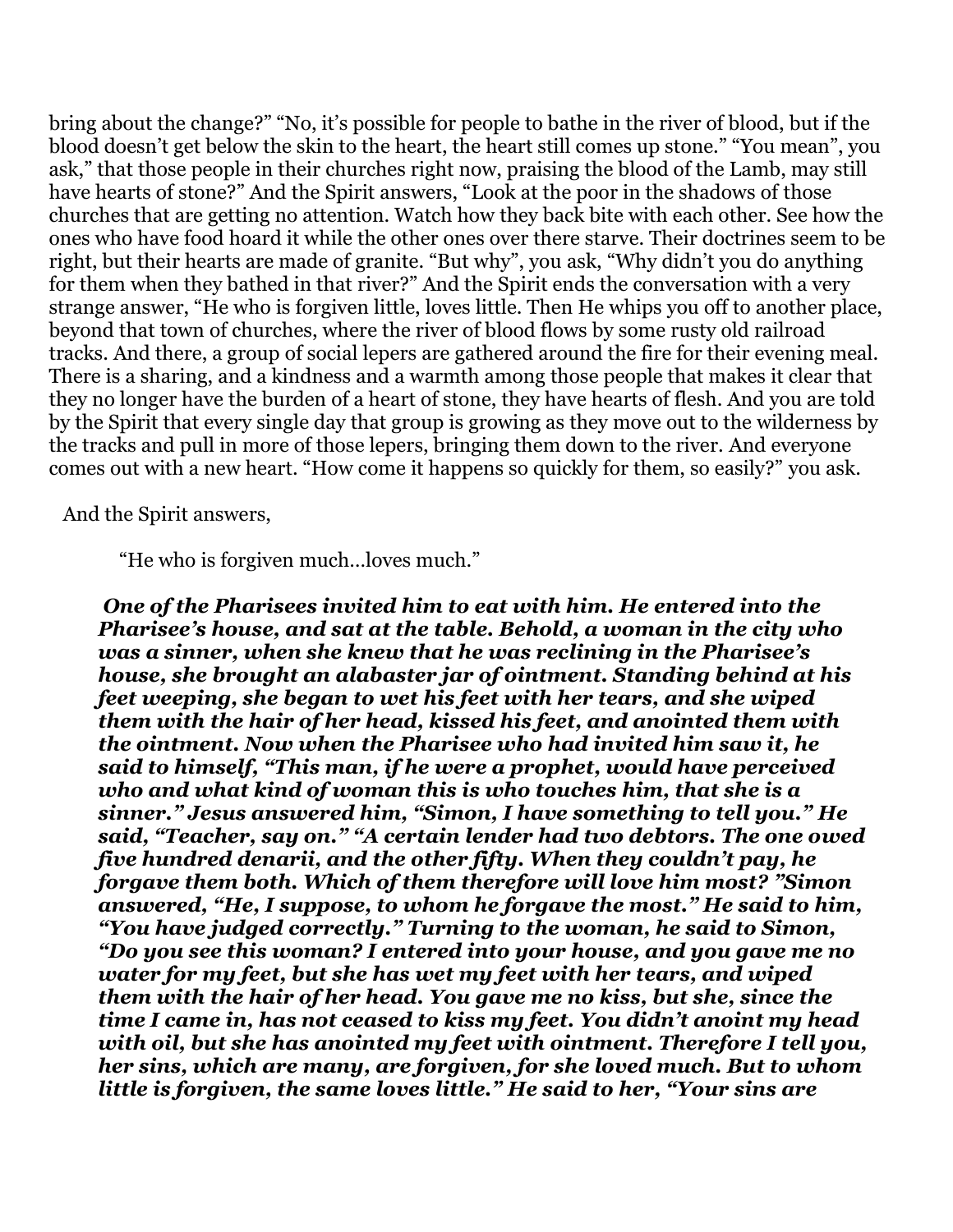#### *forgiven." Those who sat at the table with him began to say to themselves, "Who is this who even forgives sins?" He said to the woman, "Your faith has saved you. Go in peace."*

### *Luke 7:36-50*

- Jesus could tell by observing this woman that she already has a heart of flesh for a heart of stone. Her sins, which are many, are forgiven, for she loved much.
- Much love was flowing with those tears and through those hands that were caressing Jesus' feet with her hair.

Love that was pure. And love that was unselfconscious --

didn't care what those Pharisees sitting there would think.

## **And that "much love" is evidence of much forgiveness.**

Does this mean that the Pharisee doesn't need as much forgiveness?

Obviously not! His need is just as great as that woman's.

The only problem is that the man hides his need from himself.

On the surface he looks okay, but down inside he has thoughts that would curl anybody's hair. And he has a hardness that is conveying death to the people around him. And he knows this. But it is so easy to cover it all over with respectability, a few good deeds, forms of piety. The fact that the man loves little, is evidence that he has been forgiven little.

Now forgiveness was available to him. All the forgiveness he needed for the mess inside his heart was there, but he wasn't letting it happen.

Now let's suppose after Simon the Pharisee listens to Jesus' words. He begins to see himself in a new way.

Suddenly he realizes he's not Simon the Righteous

… but he's a hopeless mess, and he's an evil, ugly man inside.

He needs help.

And there in front of all his fancy Pharisee friends, Simon begins to weep. He calls his servants and asks them to go out and try to find that woman. "Bring her, beg her to come back so we can treat her the way we should." Then he gets up from the table and falls on his face at Jesus' feet and cries out for help, "Lord, help me. Forgive me as you forgave that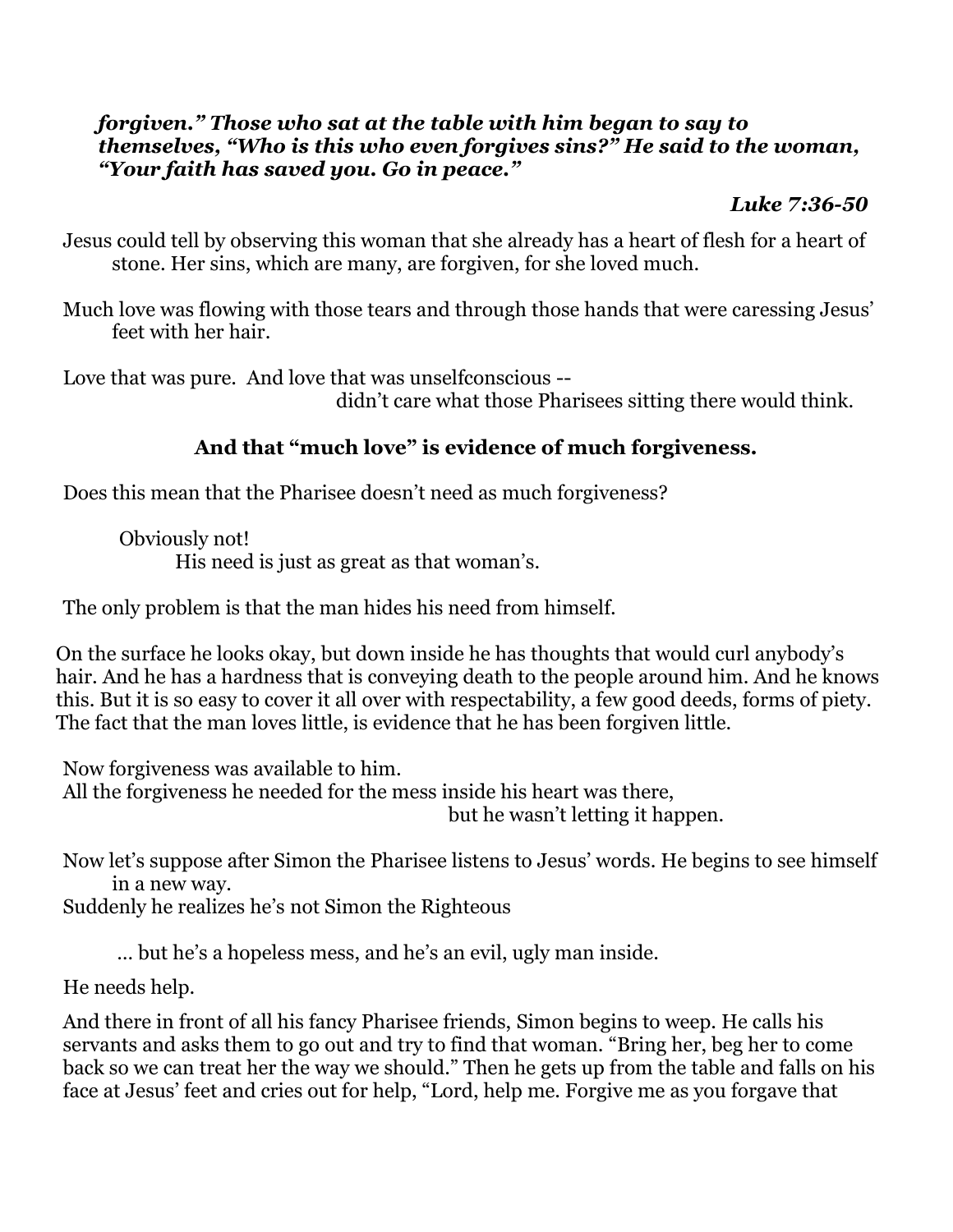woman even though I am far, far worse.And Jesus stretches out his hand and touches that man and declares him forgiven. Instantly all his Pharisee friends, like an army, rise up from the table and stomp out. The next day, Simon receives notice that he has been excommunicated from the synagogue.

But he has one thing that really matters, and makes all the difference in his life.

# **He now has a heart of flesh for a heart of stone.**

## **He who is forgiven much…loves much.**

And if there is anything you and I need,

**it's much forgiveness.** 

We Christians, we Spirit-filled, true disciple-type Christians… need much forgiveness.

And to get that "much forgiveness", we don't have to go out and commit that great big sin, all we have to do is open our eyes and see what's really there.

"Lord, show us the shape we're in. Help us to see that our sin is not just theoretical, something we deduce from scripture… 'All have fallen short of the glory of God'; therefore I must be a sinner, but real sin. Our sin."

Sin that grieves and breaks the heart of God and wounds the lives around us, and leaves behind a whole trail of discouragement and desolation as we have pursued our own happiness.

- The Lazarus who sits by our gate right now, still full of sores, we don't even see him.

- The people with needs of body and soul that we have to brush by every single day and we do it so we don't have to touch them.

That's what Jesus died for -- **our sin.**

God help us to cry out for the "much forgiveness" that we need. When is the last time you admitted you needed much forgiveness?

Not five years ago when you got saved…but now.

Not Aunt Susie or Uncle Ned…but me.

When we cry for much forgiveness, we get much forgiveness.

When we come to the Lord's table today desiring forgiveness, much forgiveness that we need, we get much forgiveness.